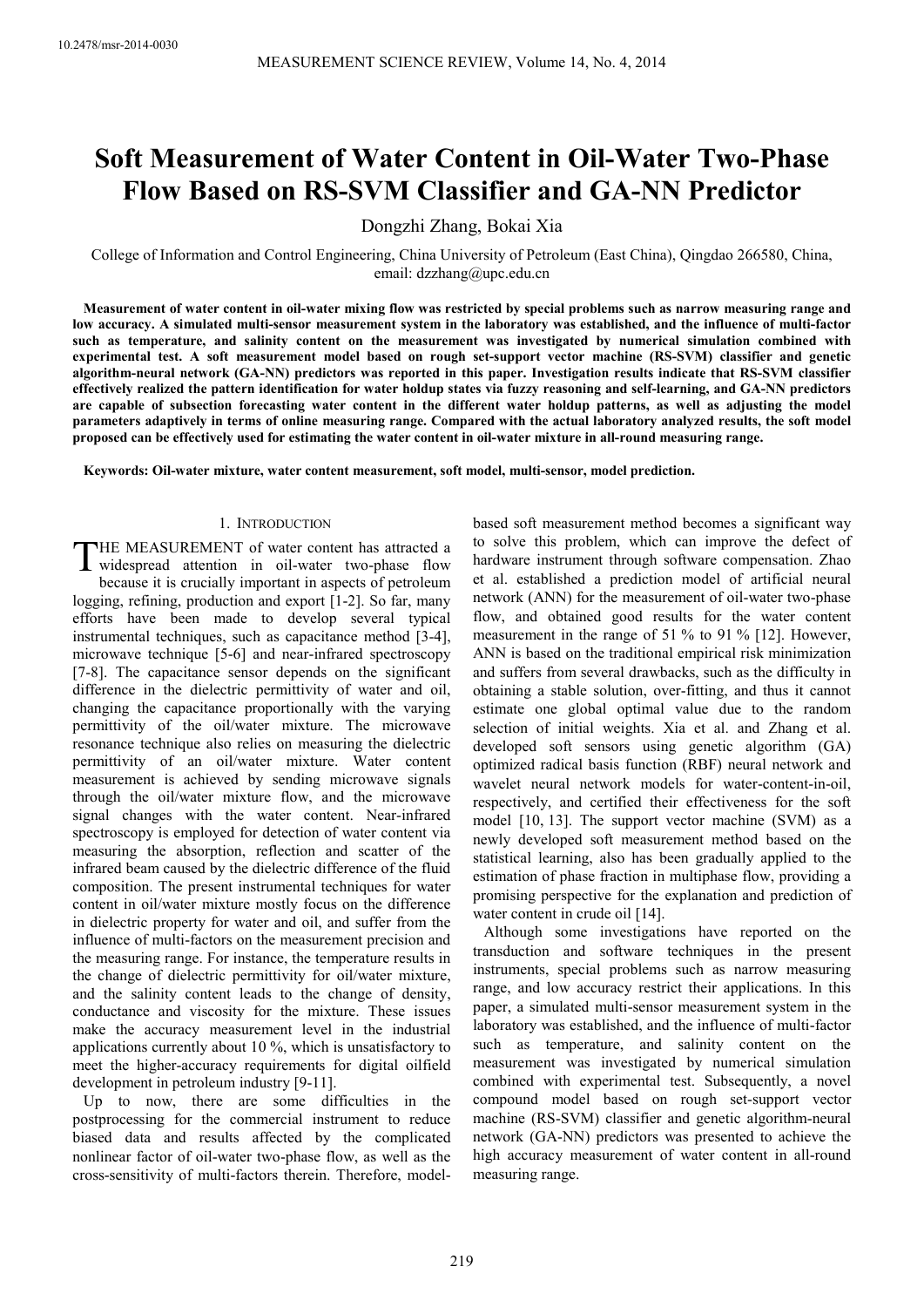#### 2. EXPERIMENTAL SYSTEM

The multi-sensor measuring system employed in this paper is shown in Fig.1., which is composed of water bath boiler, temperature controller, blender, thermometer, dielectric sensor, tri-neck boiling container, temperature sensor, etc. The testing sample is oil-water two-phase flow, which has water content varying from 0 to 100 %, temperature varying from 20 to 90°C, and salinity content varying from 0 to 50 g/L. A blender is employed to obtain a uniform status of oil-water mixture.



1. hob, 2. water bath boiler, 3. resistive heater, 4. thermometer, 5. blender, 6. tri-neck boiling container, 7. measuring circuit, 8. dielectric sensor, 9. temperature sensor, 10. temperature controller

Fig.1. Illustration of experimental equipment.



Fig.2. Illustration of sensor structure.

The dielectric sensor is designed to be a coaxial-torus condenser, and its structure is shown in Fig.2. The fluid is filled in the toroidal cavity between the inner and outer electrodes, the capacitance of the sensor is a function of liquid permittivity, which is given by

$$
C_x = \frac{2\pi\varepsilon_0 \varepsilon L}{\ln(R_1/R_2)}\tag{1}
$$

where  $\varepsilon_0$  and  $\varepsilon$  are the relative dielectric permittivity of vacuum and the considered fluid, respectively. *L* is the length of sensor probe,  $R_1$  is the inner radius of outer electrode, and  $R_2$  the outer radius of inner electrode. The liquid permittivity is measured by using the electromagnetic-wave harmonic technique. The harmonic circuit is motivated by a 40 MHz quartz oscillator, and the sensor used as the tuning capacitor  $C_x$ . Fig.3. shows the schematic diagram of the sensor working principle. The sensor capacitance changes along with the water content ratio in the oil-water mixture, and is converted to voltage signal by a microprocessor and associated components. During the experiment, the first step is manual matching of the mixture sample of water and oil with different water content ratio, next is heating the mixture sample to an expected temperature, and adding salinity content to the sample for forming mineralized fluid, and finally collecting the measuring data using a logger.



Fig.3. Schematic diagram of sensor working principle.

#### 3. MULTI-FACTOR INFLUENCE

For oil-water two-phase flow, its effective permittivity is related to water content and mixture state of oil and water, but not equal to the arithmetic mean of dielectric coefficient of oil and water by reason of different polarization for polar water molecules and non-polar oil molecules under alternating electric field. The relative permittivity of oilwater mixture is depicted by

$$
\varepsilon_{ow} = k[\varepsilon_o(1-\lambda) + \varepsilon_w\lambda] + (1-k)\frac{\varepsilon_w \varepsilon_o}{\lambda \varepsilon_o + (1-\lambda)\varepsilon_w} \tag{2}
$$

where  $\lambda$  is the water content ratio,  $\varepsilon_o$ ,  $\varepsilon_w$ ,  $\varepsilon_{ow}$  are the relative permittivity of oil, water and oil-water mixture, respectively. *k* is a coefficient related to water content and distribution of water phase, and its empirical formula is given as

$$
k = \frac{2\lambda^{0.25}}{5 - 3\lambda} \tag{3}
$$



Fig.4. Relative permittivity of water vs. its temperature.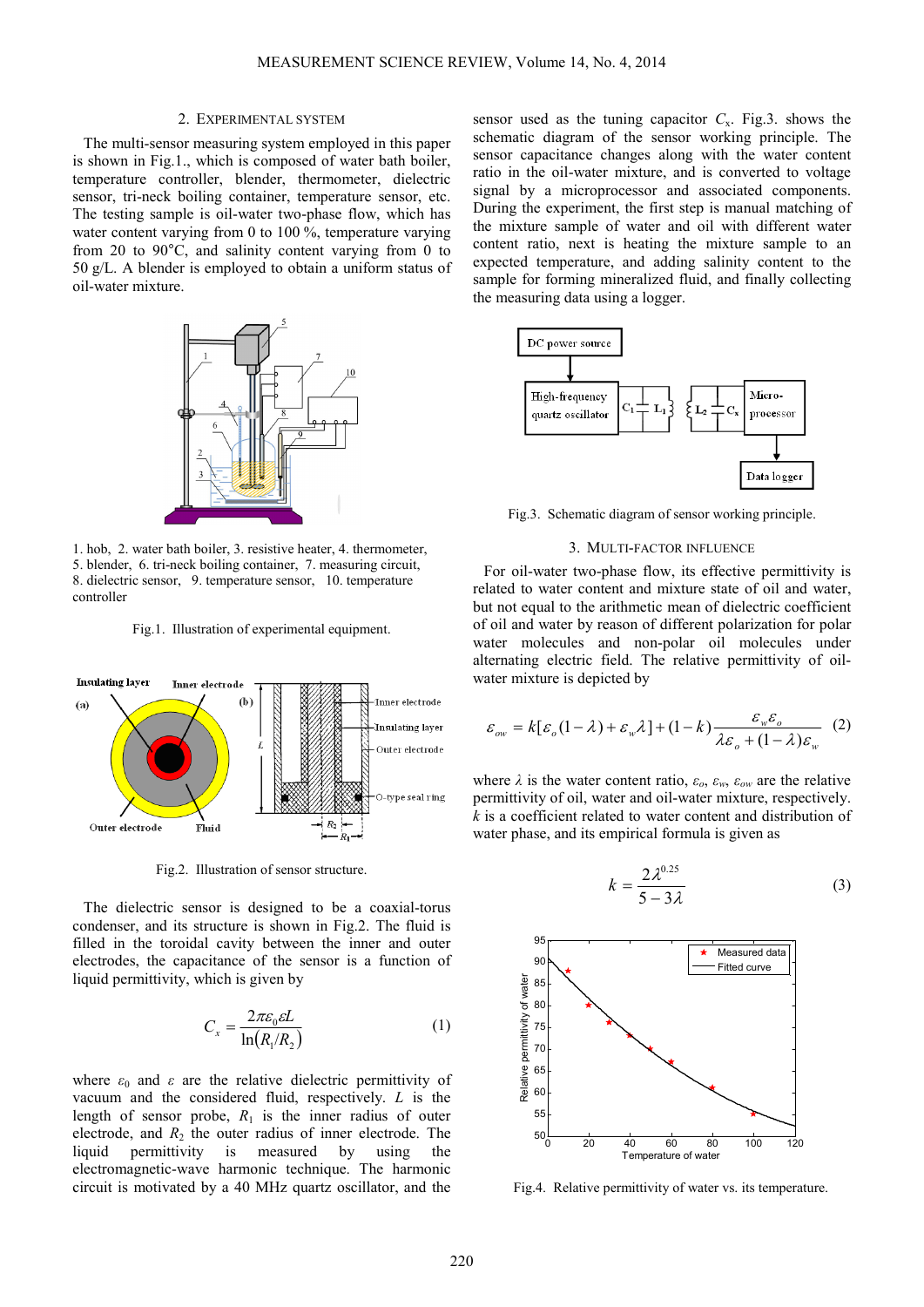The relative permittivity of oil  $\varepsilon$ <sup>*o*</sup> is affected slightly by its temperature, it commonly changes in 2.2~2.5 and 2.3 is widely used. However, the relative permittivity of water  $\varepsilon_w$ is affected greatly by the temperature, and the relationship between them is shown in Fig.4. The fitting equation for the relative permittivity of water *εw* as a function of temperature *t* can be depicted as  $\varepsilon_w = 91.1238 - 0.5077t + 0.0015t^2$ .



Fig.5. Numerical simulation for the influence of temperature and water content ratio on the relative permittivity of oil-water mixture.



Fig.6. Output voltage vs. relative permittivity of oil-water mixture.

The numerical simulation for the interaction influence of temperature and water content ratio on the relative permittivity of oil-water mixture is shown in Fig.5. The relative permittivity of oil-water mixture *εow* decreases with rising temperature if under the same water content ratio, but increases with rising water content ratio if under the same temperature. The characteristics of the dielectric sensor under different permittivity of oil-water mixture are investigated. At 60°C, the output voltage measured and relative permittivity of oil-water mixture is shown in Fig.6. The output voltage *u* and the relative permittivity of oilwater mixture *εow* can be fitted by:

$$
u = a + b \ln (\varepsilon_{ow}) \tag{4}
$$

where  $a=1.4217$ ,  $b=1.7687$  are fitted coefficients. From Fig.6. we can see that the sensitivity of the dielectric sensor is higher at low *εow* than that at high *εow.* This characteristic allows the dielectric sensor to achieve high-precision at low water content and worse at higher water content.

For the oil-water two-phase flow with varying water content ratio, the influence of different salinity content on the output voltage *u* of dielectric sensor is investigated at 25°C. The result is plotted in Fig.7. The salinity content is imposed to the oil-water mixture as 400, 800, 2400, 5000, 25000 mg/L, respectively. The influence of salinity content on the output voltage  $u$  is relatively small when  $\lambda \leq 0.3$ , while the output voltage becomes salient with visible inflexion when 0.3<*λ*<0.7, and then decreases when *λ*≥0.7. This phenomenon is related to different characteristic in flow state of water-in-oil, phase-transformation and oil-in-water. The water-in-oil type occurs if the water content is lower than 30 %, the oil-in-water type occurs if the water content is higher than 70 %, and the phase transition occurs if the water content is in the range of 30 %-70 %.



Fig.7. Relationship of sensor voltage vs. water content under different salinity content.

The output voltage of dielectric sensor for the oil-water mixture with varying salinity content is plotted in Fig.8. The measurement is implemented at 25°C for the oil-water mixture with water content ratio *λ=*0.4, 0.6, 0.8 and 1. The sensor voltage and salinity content *s* present a linear characteristic when  $s < 3$   $g/L$ , and show a transition when 3 *g/L*<*s*<10 *g/L*, while becoming constant and saturated when  $s > 10$   $g/L$ . See from the experiment results, the online measurement of water content in water-oil mixture based on the widely used method of dielectric permittivity is affected by some factors including temperature, salinity content, and oil-water mixture state.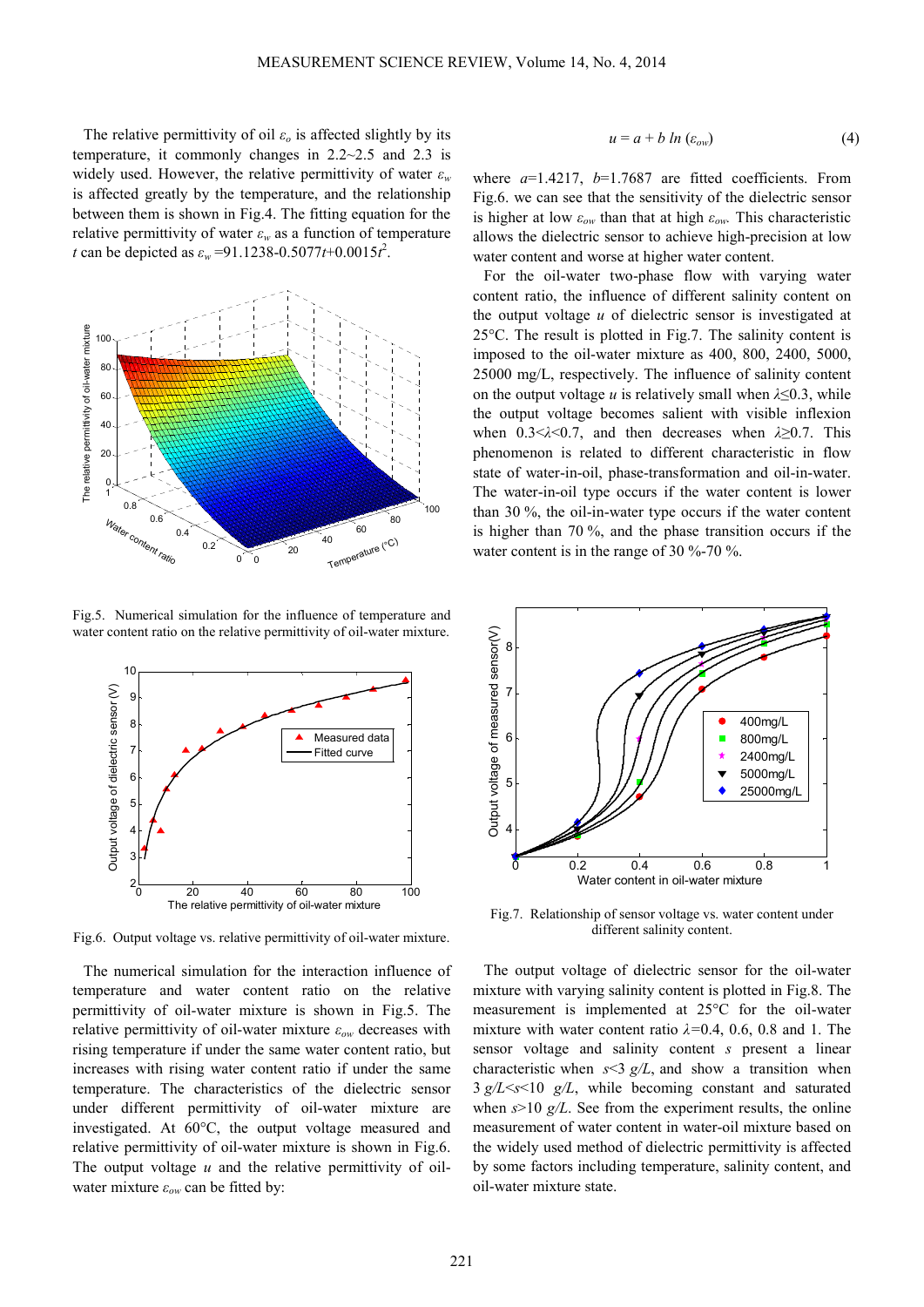

Fig.8. Relationship of voltage signal vs. salinity content at different water content.

## 4. COMPOUND MODEL OF RS-SVM CLASSIFIER AND GA-NN **PREDICTOR**

The present instruments for water content measurement in oil-water two-phase flow have their specific measuring range and are hardly for all-range. Therefore, the automatic adjustment of the soft model parameters in terms of the water holdup pattern of oil-water mixture is still a focus and difficulty for the high-precision online measurement of water content. The internal phase state of oil-water twophase flow has different characteristics of unsteady and time-variations, commonly the oil-water emulsion can be divided into patterns of water-in-oil (*λ*≤0.3), phasetransformation (0.3<*λ*<0.7) and oil-in-water (*λ*≥0.7) [10]. In order to improve the on-line measuring accuracy and widen the measuring range, a novel compound model is employed for measuring water content by combining RS preprocessor, SVM classifier and GA-NN predictors. The structural diagram for the compound model is shown in Fig.9. The multi-variable array concluding temperature, salinity content, and dielectric voltage is divided into two parts: train-set and test-set. The influencing variables are employed as model inputs and the corresponding water content is used as output of the compound model. The RS-SVM classifier is presented for realizing correct recognition of low, middle, high water holdup patterns via fuzzy reasoning and self-learning. The three GA-NN predictors are employed to provide subsection forecast of water content for the different water holdup patterns, and the model parameters can be adjusted adaptively in terms of online measuring range automatic switching. The principle of this compound model is, firstly, recognizing the watercontent-pattern for the current oil-water sample, and then automatically switching to the corresponding pattern range when the corrected value of water content is out of current measuring scope. The combination of RS-SVM classifier and GA-NN predictor can adjust and correct every detected water content value in terms of measured multi-variable data. So, the measurement errors can be reduced to the greatest extent.



Fig.9. Structural diagram of compound model with RS-SVM classifier and GA-NN predictors.

## *4.1. Rough set preprocessor.*

Rough set theory proposed firstly by Pawlak has attracted much attention for dealing with vague and uncertain problems, and is used in many fields such as data mining, machine learning, pattern identifying and decision-making. It is based on the indiscernibility relation that describes indistinguishable objects, and concepts are represented by lower and upper approximations. The recognition of oilwater patterns depends on useful knowledge or rules extracted from the experimental measured multi-variable array. The kernel algorithm in the RS preprocessor adopts a clustering method of self-organizing map neural network (SOM-NN) algorithm based on unsupervised learning [15].

The decision system for oil-water patterns can be described as  $S = (U, C \cup \{d\}, V, f)$ , where  $U = \{u_1, u_2, \ldots, u_n\}$  is the universe of measured data entity,  $C = \{c_1, c_2, c_3\}$  is the condition attribute,  $c_1$ ,  $c_2$ ,  $c_3$  are the continuous attribute values for temperature, salinity content and voltage of dielectric sensor, respectively, *d* is the decision attribute of oil-water patterns, *V*={ *Vc*1, *Vc*2, *Vc*3, *Vd*}, *Vc*1, *Vc*2, *Vc*3, *Vd* are the corresponding numerical range of  $c_1$ ,  $c_2$ ,  $c_3$ ,  $d$ , respectively, *f* is the mapping function  $U \times C \rightarrow V$ .

Here, the numerical range  $V_{c1}$  for temperature is divided equally into  $k_{c1}$  intervals ( $k_{c1}$ =3 is given this paper), which is expressed as follows:

$$
\begin{cases}\nh = [\max(V_{c1}) - \min(V_{c1})]/k_{c1} \\
\quad \rho^i_{c1} = [\min(V_{c1}) + i \times h, \min(V_{c1}) + (i + 1) \times h) \\
p_{c1} = \{p^i_{c1}, i = 1, 2, \cdots, k_{c1}\}\n\end{cases}
$$
\n(5)

here  $max(V_{c1})$  and  $min(V_{c1})$  are the upper and lower bounds of  $V_{c1}$ , *h* is the interval stepsize,  $p_{c1}^i$  the divided sub-interval set with corresponding quantified value  $i=1, 2, ..., k_{c1}$ .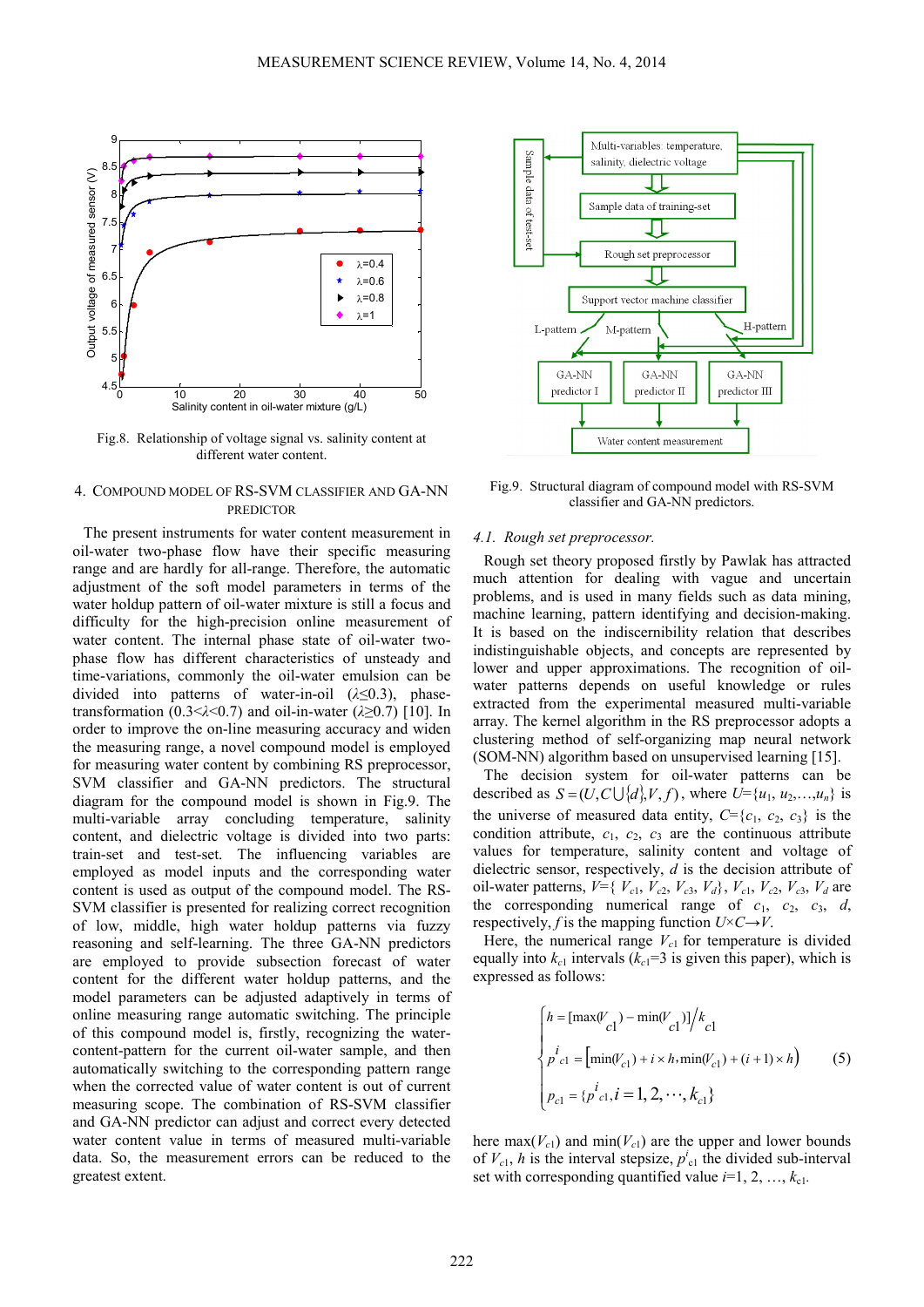The numerical range  $V_{c2}$  for salinity is divided into three intervals according to salinity holdup as light saltwater  $(\leq)$  $g/L$ ), saltwater (3~10 *g/L*) and heavy saltwater ( $\geq$ 10 *g/L*), the corresponding discrete values are 1, 2, 3 for each kind. *Vd* is divided into low  $(0\negthinspace\negthinspace\sim\negthinspace 0.3)$ , middle  $(0.3\negthinspace\negthinspace\negthinspace 0.7)$  and high  $(0.7\negthinspace\negthinspace 1)$ three intervals, and the corresponding quantified values are 1, 2, 3. The discretization of  $V_{c3}$  uses the novel clustering method based on self-organizing map artificial neural network (SOM-NN), which is described by:

(1) Initialize the clustering number (neural nodes of competition layer)  $M=1$  to  $V<sub>c3</sub>$ .

(2) Provide random number in [0, 1] to weight vector of neural network  $W_i=(w_{i1}, w_{i2}, \ldots, w_{in})$ . Give the initialization  $η(0) \in (0, 1)$  for learning rate  $η(k)$ ,  $N_g(0)$  for neighborhood field  $N<sub>g</sub>(k)$ , and final learning epoch *T*.

(3) Provide sample pattern  $X=(x_1, x_2, \ldots, x_n)$  to the input layer of neural network, and then it is normalized by

$$
\overline{X} = \frac{X}{\|X\|} = \frac{(x_1, x_2, \cdots, x_n)}{\left(\sum_{i=1}^n x_i^2\right)^{\frac{1}{2}}} \tag{6}
$$

(4) Normalize the connecting weights vector  $W_i$  by

$$
\overline{W_i} = \frac{W_i}{\|W_i\|} = \frac{(w_{i1}, w_{i2}, \cdots, w_{in})}{\left(\sum_{j=1}^n w_{ij}^2\right)^{\frac{1}{2}}}
$$
(7)

and calculate the Euclidean distance between  $W_i$  and  $X$  by

$$
d_i = \left[ \sum_{j=1}^{n} \overline{(x_j - w_{ij})^2} \right]^{\frac{1}{2}}, \text{ here } i = 1, 2, ..., M \quad (8)
$$

(5) Find the minimum distance  $d_s$  and the winning neuron  $g$ :  $d_s$ =min[ $d_i$ ], here *i*=1, 2, …, *M*.

(6) Modify the connecting weights of neurons both in neighbor's field  $N_p(k)$  of competition layer and input layer, and the modified principle is given by

$$
\overline{W_i}(k+1) = \overline{W_i}(k) + \eta(k)[\overline{X} - \overline{W_i}(k)] \tag{9}
$$

here  $i=1,2,\dots,M$ ,  $\eta(k) \in (0, 1)$ .

(7) Update the learning rate  $n(k)$  and neighbor's field  $N<sub>g</sub>(k)$ in terms of the rules given by

$$
\eta(k) = \eta(0)(1 - \frac{k}{T})\tag{10}
$$

$$
N_g(k) = INT[N_g(0)(1 - \frac{k}{T})]
$$
\n(11)

(8) Adjust *k* by adding 1, then return to step (3) until  $k=T$ . Divide  $V_{c3}$  into  $M$  sub-intervals by using bound points and thresholds, and the corresponding quantified values are 1, 2, …, *M*.

(9) Check the consistency of the decision table constituted by the discrete values of  $c_1$ ,  $c_2$ ,  $c_3$  and *d*. If it is achieved, then the discretization of  $V_{c3}$  is successful; if not, adjust M by adding 1, return to step (1) and train again.

(10) Reduce the redundant information and create the minimum rule set with consistency check.

The SOM-NN provides an effective method for data discretization and classification. Finally, *M* =5 is obtained in this paper, and a consistent decision table is achieved. And next, the decision table characterized by small samples is self-learned by a support vector machine classifier.

#### *4.2. Support vector machine classifier.*

Support vector machine (SVM) is employed to deal with small sample and incomplete decision table in this paper. The presence of well-trained SVM classifier can not only avoid complex rule reasoning, but also establish the nonlinear mapping for condition attributes and decision attributes [16-18]. Given linearly separable training samples  $\{(x_i, y_i) | i=1, 2, ..., n\}$ , where  $x_i \in R^n$  is a vector of input samples and  $v_i \in \{-1, 1\}$  indicates the class to which the point *x<sup>i</sup>* belongs. The linear discriminant function for SVM classifier is given as

$$
f(x, w) = sign(w \cdot x + b) \tag{12}
$$

where *w* is the weight vector, and *b* is the bias.

For solving the problem of nonlinear classification, a nonnegative slack variable ξ*<sup>i</sup>* (ξ*i*≥0) is introduced to make the hyperplane  $w^T x + b = 0$  subject to

$$
y_i(w^T x_i + b) \ge 1 - \xi_i \tag{13}
$$

Pattern sample points  $x_i$  can be correctly separated when 0<ξ*i*<1, and improperly separated when ξ*i*≥1. This problem can now be realized through solving the following optimization problem

$$
\psi(w,\xi) = \frac{1}{2} ||w||^2 + \gamma \sum_{i=1}^{n} \xi_i
$$
 (14)

here  $\gamma$  is a penalty parameter which obviously balances the empirical risk and the capacity of the machine. This serves to avoid an under-fitting and also over-fitting of the training data. To solve this optimization problem, Lagrange function is constructed through a quadratic programming as

$$
L(w, b, \xi, \alpha) = \frac{1}{2} ||w||^2 + \gamma \sum_{i=1}^n \xi_i^2 - \alpha_i [y_i(w^T x_i + b) + \xi_i - 1] (15)
$$

where  $\alpha_i$  are Lagrange multipliers,  $\xi_i$  is the error on the *i*th training data point. The solution of (15) can be obtained by partial differentiation with respect to *w*, *b*,  $\xi$  and  $\alpha$ , setting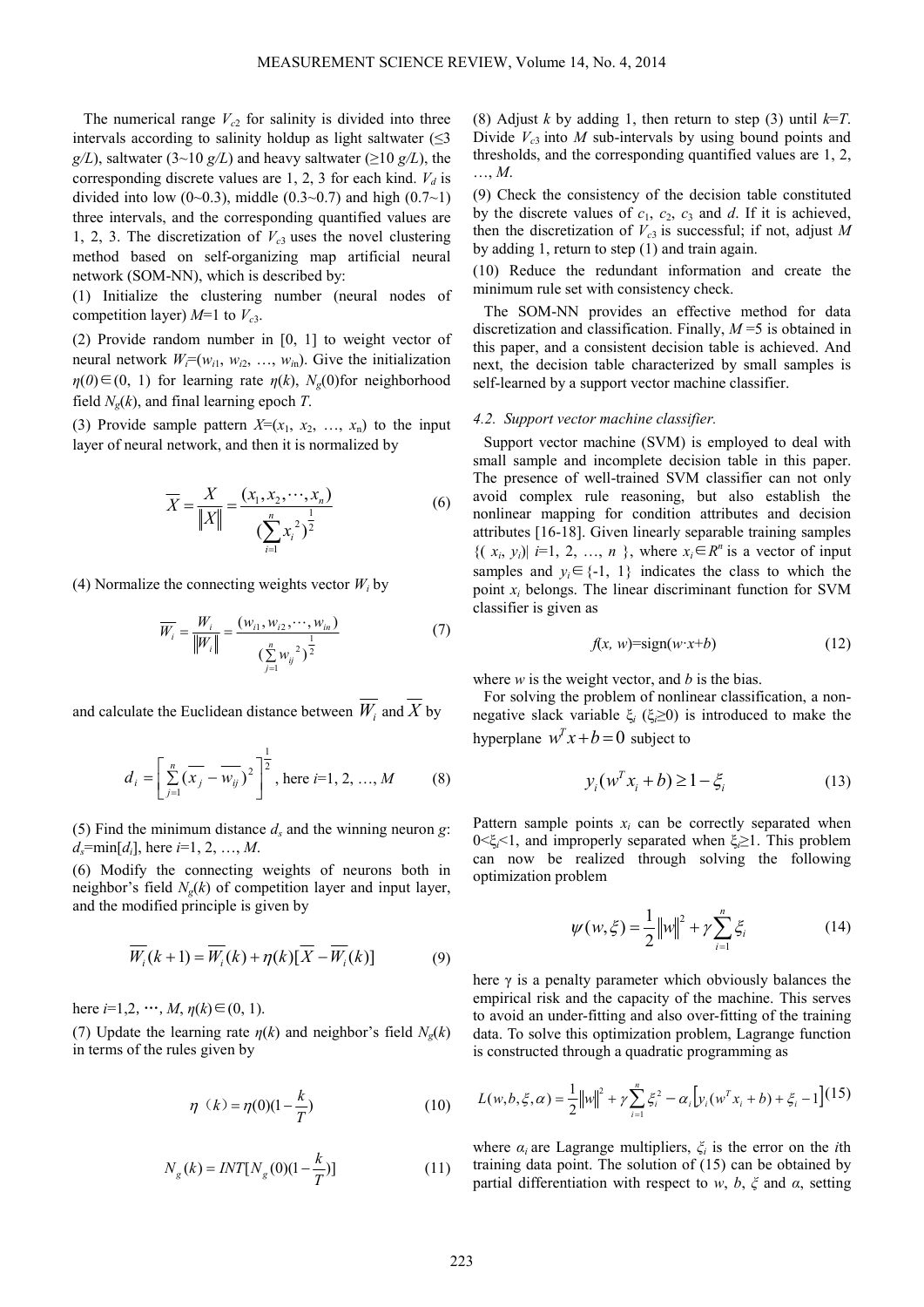the derivatives equal to zero. Elimination of *w* and *ξ<sup>i</sup>* through substitution results in the following set of linear equations

$$
\begin{bmatrix} 0 & 1 & \cdots & 1 \\ 1 & K(x_1, x_1) + \gamma^{-1} & \cdots & K(x_1, x_n) \\ \vdots & \vdots & \ddots & \vdots \\ 1 & K(x_n, x_1) & \cdots & K(x_n, x_n) + \gamma^{-1} \end{bmatrix} \begin{bmatrix} b \\ \alpha_1 \\ \vdots \\ \alpha_n \end{bmatrix} = \begin{bmatrix} 0 \\ y_1 \\ \vdots \\ y_n \end{bmatrix}
$$
(16)

where  $K(x_i, x) = \Phi(x_i)^T \Phi(x)$  is a kernel function satisfying the Mercer theory and is employed to map the input data into a high dimensional feature space. Therefore, the non-linear discriminant model for sample data can be obtained as

$$
f(x) = sign(\sum_{i=1}^{n} \alpha_i y_i K(x_i, x) + b)
$$
 (17)

## *4.3. GA-NN predictors.*

Genetic algorithm-neural network (GA-NN) predictors in this paper are designed to provide one-to-one prediction for the water content in the low, middle and high water holdup patterns. Generally, multi-layer BP algorithm based on the gradient descent of computation error function is traditionally used for neural network (NN) learning, but still has some defects such as large computation scale, slow learning speed, over-fitting and blind initialization of structure parameters. Genetic algorithm (GA) is an adaptive searching optimization method with characteristics of global convergence. The combination of NN and GA is effective to obtain higher generalization ability, better global convergence and swifter learning ability than that of single NN model [10, 13]. The learning algorithm of GA-NN predictors is established by:

(1) Set the NN structure as  $m_1-m_2-m_3$  for the number of neurons in the input, hidden and output layer, respectively, and tansig and purelinear function are used as transfer functions for the hidden and the output layer, respectively.

(2) Create original population with real number coding, and use it as weights and thresholds of NN. The population is built by *N* chromosome strings in length of  $S=m_1m_2+m_2m_3$ +  $m_2+m_3$  for each. The weights and thresholds of NN are coded by

$$
w_i^{(k)} = (w_{i1}^{(k)}, \ w_{i2}^{(k)}, \cdots, \ w_{iS}^{(k)})
$$
 (18)

here  $i=1, 2, ..., N$ ,  $k=0, 1, ..., k_{max}$ , and thus the coding matrix for the chromosome population is indicated as

$$
u(k) = [w_1^{(k)} \quad w_2^{(k)} \quad \cdots \quad w_N^{(k)}]^T = \begin{bmatrix} w_{11}^{(k)} & w_{12}^{(k)} & \cdots & w_{1S}^{(k)} \\ w_{21}^{(k)} & w_{22}^{(k)} & \cdots & w_{2S}^{(k)} \\ \vdots & \vdots & \vdots & \vdots \\ w_{N1}^{(k)} & w_{N2}^{(k)} & \cdots & w_{NS}^{(k)} \end{bmatrix}
$$
 (19)

here *k* is the evolving generation number,  $k_{\text{max}}$  is the final generation number, *N* is population scale.

(3) Allocate the genes of chromosome as the parameters of NN, and run the NN to calculate the sum of square error (SSE) between the output  $\overline{y}_l$  and desired output  $y_l$ , and the fitness function for GA is given by

$$
f(w_i^{(k)}) = \frac{1}{E(w_i^{(k)})} = \frac{1}{\sum_{l=1}^{m} (\bar{y}_l^{(k)} - y_l^{(k)})^2}
$$
(20)

here *m* is the number of training samples.

(4) Sort the individual chromosome in terms of fitness calculated, and give the selection probability of individual chromosome using the method of roulette wheel by

$$
q_i^{(k)} = f(w_i^{(k)}) / \sum_{i=1}^{N} f(w_i^{(k)})
$$
 (21)

Crossover operation of individual chromosome employs the non-uniform across operator, here let  $w_i^{(k)}$  and  $w_j^{(k)}$  be two parent individuals in generation  $k$ , the two new offspring individuals  $x_i^{(k+1)}$  and  $x_j^{(k+1)}$  are produced by

$$
\begin{cases} w_i^{(k+1)} = \alpha \times w_i^{(k)} + (1 - \alpha) \times w_j^{(k)} \\ w_j^{(k+1)} = (1 - \alpha) \times w_i^{(k)} + \alpha \times w_j^{(k)} \end{cases}
$$
 (22)

here  $\alpha \in (0, 1)$  is a uniform distributed random variable. The mutation operation adopts the method of non-uniform mutation defined by

$$
w_i =\begin{cases} w_i + \Delta \ (k, \ k_{\text{max}}, \ U_{\text{max}}^i - v_i), \ \text{rand}(0,1) = 0 \\ w_i + \Delta \ (k, \ k_{\text{max}}, \ v_i - U_{\text{min}}^i), \ \text{rand}(0,1) = 1 \end{cases} \tag{23}
$$

here  $w_i$  is the new individual of  $w_i$  after mutation,  $[U^i_{\min} \ U^i_{\max}]$  is the value range of  $W_i$ ,  $\Delta(k, k_{\max}, d)$  generate a non-uniform distributed random number from [0, *d*].

(5) The optimal individual used as original weights for NN, and the best weights obtained through further optimization by using Levenberg-Marquardt (LM) algorithm. The weights and thresholds of NN are adjusted by

$$
w^{(k+1)} = w^{(k)} - [J^T(w^{(k)})J(w^{(k)}) + \mu J]^{-1}J^T(w^{(k)})e^{(k)} \quad (24)
$$

where  $\mu$  is the correction factor,  $e$  is the learning error of NN, and  $J(w) = \partial E / \partial W$  is the Jocabian matrix.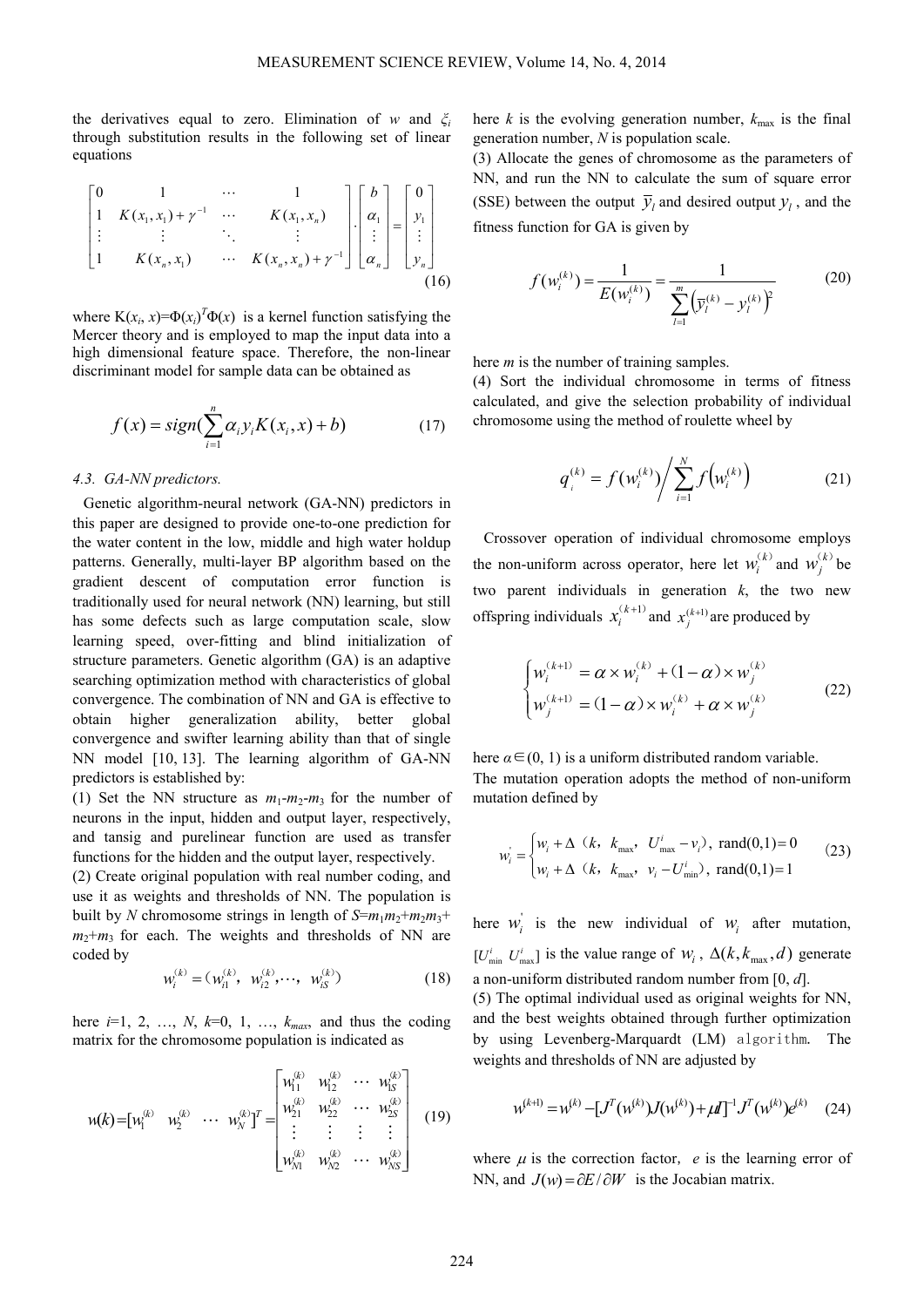#### 5. SIMULATION RESULTS

To investigate the measurement of water-content-in-oil effectively, an experimental measurement system in the laboratory was established. Some samples of oil-water mixture with different water content, temperature and salinity content were tested, and the measured data were collected for establishing the compound model. In order to make the prediction result more accurate and reliable, training and predicting data both cover the full range of the water holdup. Measured data of 46 groups from low-watercontent-pattern, 54 groups from middle-water-contentpattern and 39 groups from high-water-content-pattern were employed to construct the compound model. Here we take penalty gene *γ*=1000 and the quadratic polynomial as kernel function.



Fig.10. Model prediction results in low, middle and high-watercontent-pattern.



Fig.11. Results comparison between prediction results and actual laboratory analyzed results.

The effective measurement results are verified through the combination of RS-SVM classifier and GA-NN predictor. Tri-layer network structure including input layer, hidden layer and output layer was adopted for GA-NN predictors in

this paper. The learning rate was set to  $\eta$ =0.3, momentum factor to  $\mu$ =0.15, training error to  $E_{\text{max}}$ =0.0025, maximum training epochs to *t*max=20000. Compared with the actual laboratory analyzed results, the model prediction results in low, middle and high-water-content-pattern are shown in Fig.10., indicating that this model is effective, and the precision might meet the demands for oil-water two-phase flow measurements in a wide measuring range. The result comparison between prediction results and actual laboratory analyzed results is illustrated in Fig.11., the regression equation can be represented as *y*=1.0086*x*−0.0032, and the regression coefficient,  $R^2$ , is 0.9995, indicating a highly predicting accuracy. The model error between the prediction results and actual laboratory analyzed results is plotted in Fig.12. The compound model gets mean absolute error (MAE) 0.76 % and maximum absolute error ( $AE_{max}$ ) 2.3 % in the measuring range  $0 \sim 100$  %, which is much better than that of back-propagation neural network, it overcomes the defects of the present measuring instruments and methods such as low accuracy, and narrow measurement range.



Fig.12. Model error between the prediction results and actual laboratory analyzed results.

## 6. CONCLUSIONS

The measurement of water-content-in-oil based on the method of dielectric coefficient suffers under the influence of temperature, salinity content and non-linear characteristics of sensor. To improve the measuring accuracy in a wide measuring range, an experimental system in the laboratory is established, the relations and influencing rules between multi-factors are investigated by numerical simulation combining with experimental test. Subsequently, a compound model based on RS-SVM classifier and GA-NN predictors is presented to improve the prediction precision in all-round measuring range of water content. Experimental results show that RS-SVM classifier can effectively realize the pattern identification for water holdup states via fuzzy reasoning and self-learning, and GA-NN predictors are capable of subsection forecasting water content in the different water holdup patterns, as well as adjusting the model parameters adaptively in terms of online